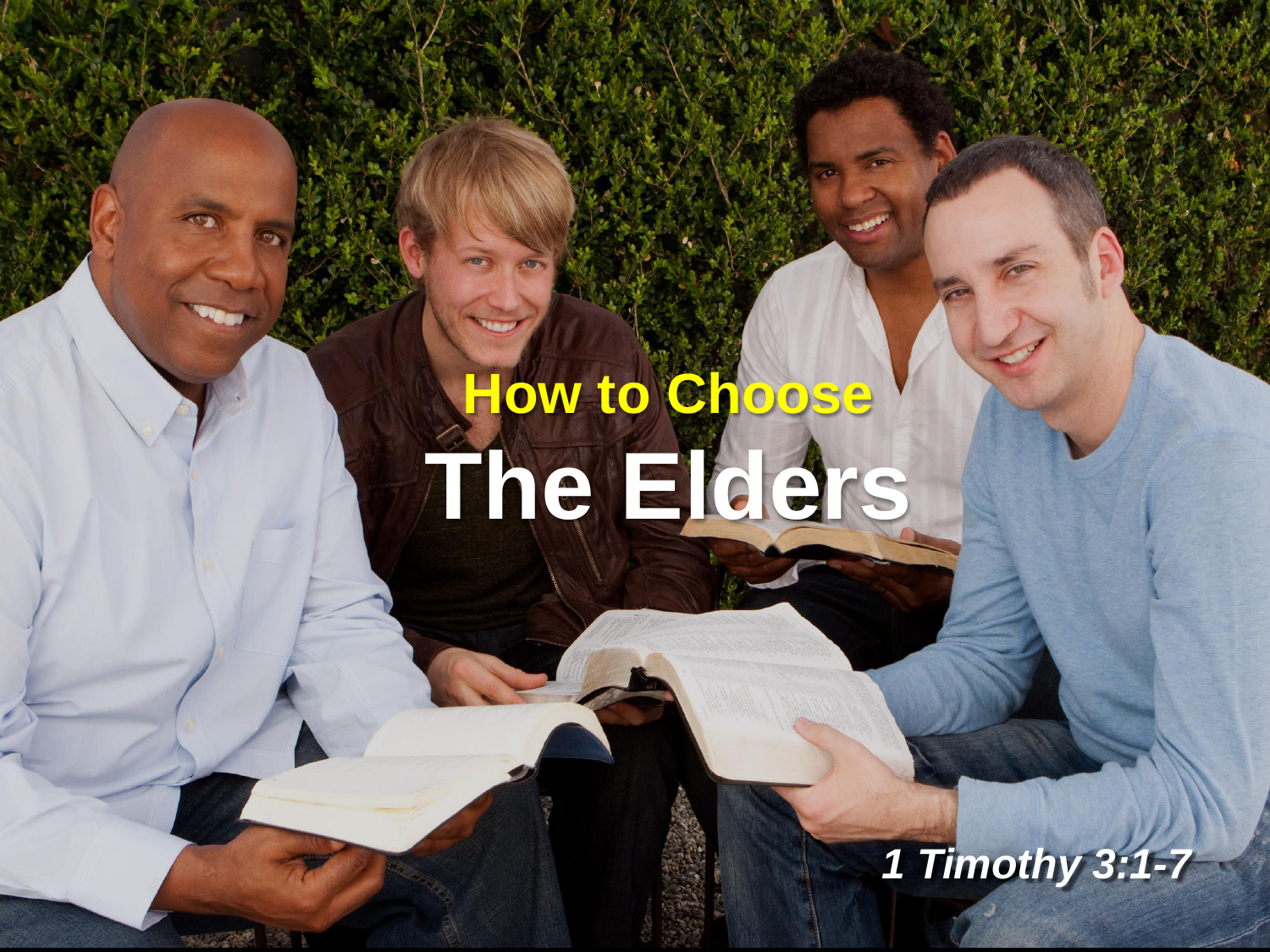# *The Holy Spirit Prepares a Man*

• **According to Acts 20:28, how does a man become an elder? What is the role of the Holy Spirit?**

• **How does a man or woman become spiritually mature (1 Corinthians 12:11, 28; Galatians 5:16-23; Philippians 1:6; 2:12-13)?**

• **What is the meaning of the statement, "An elder is an elder, because he is an elder"?**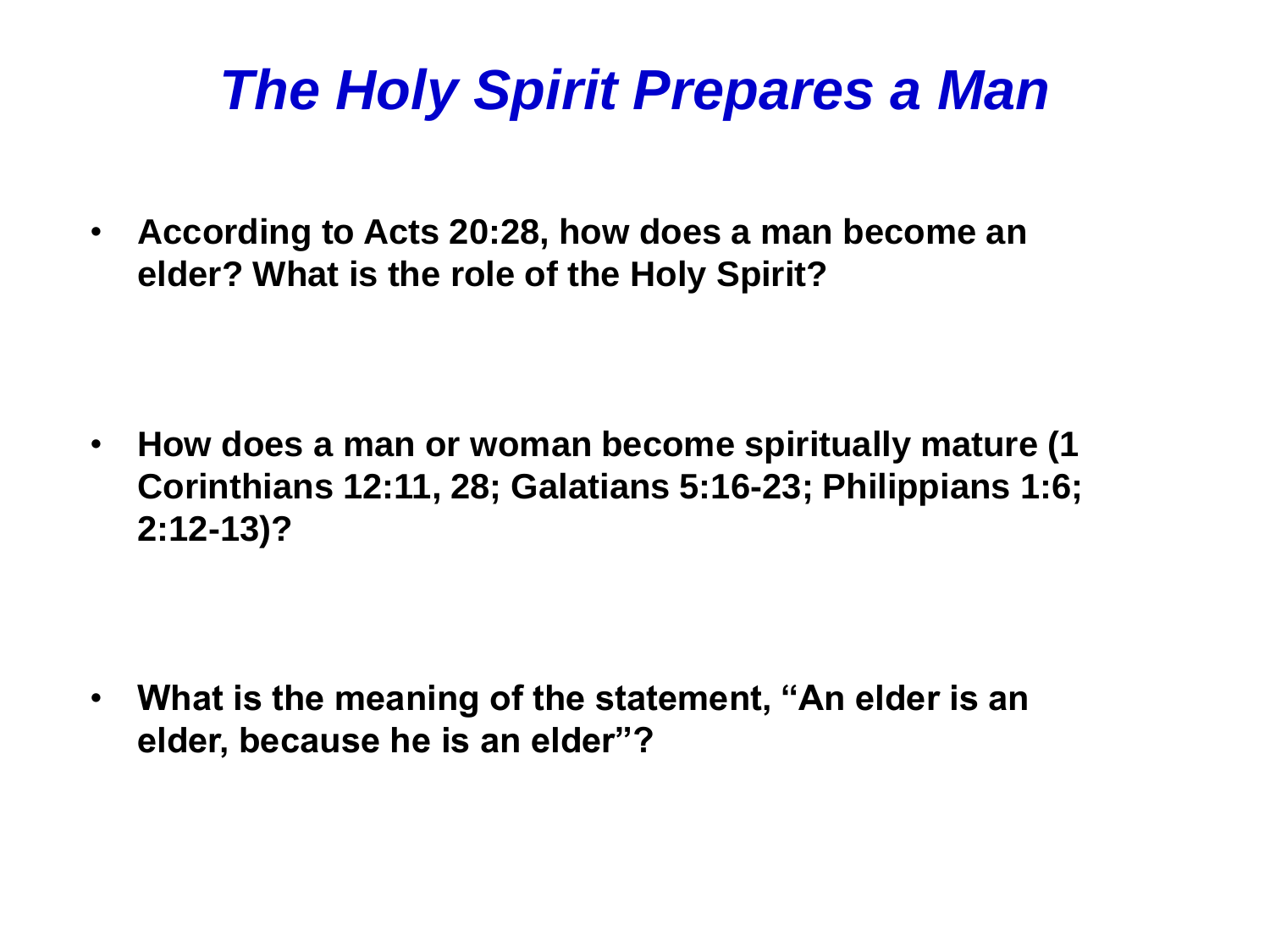# *How Can a Church Identify Elders?*

• **How does 1 Timothy 3:2-7 and Titus 1:5-9 help a church identify the men whom the Holy Spirit has prepared to be elders?**

• **The qualifications given in 1 Timothy 3:2-7 and Titus 1:5-9 cover what three areas?**

• **What is the meaning of "above reproach" in 1 Timothy 3:2? How should we apply this statement?**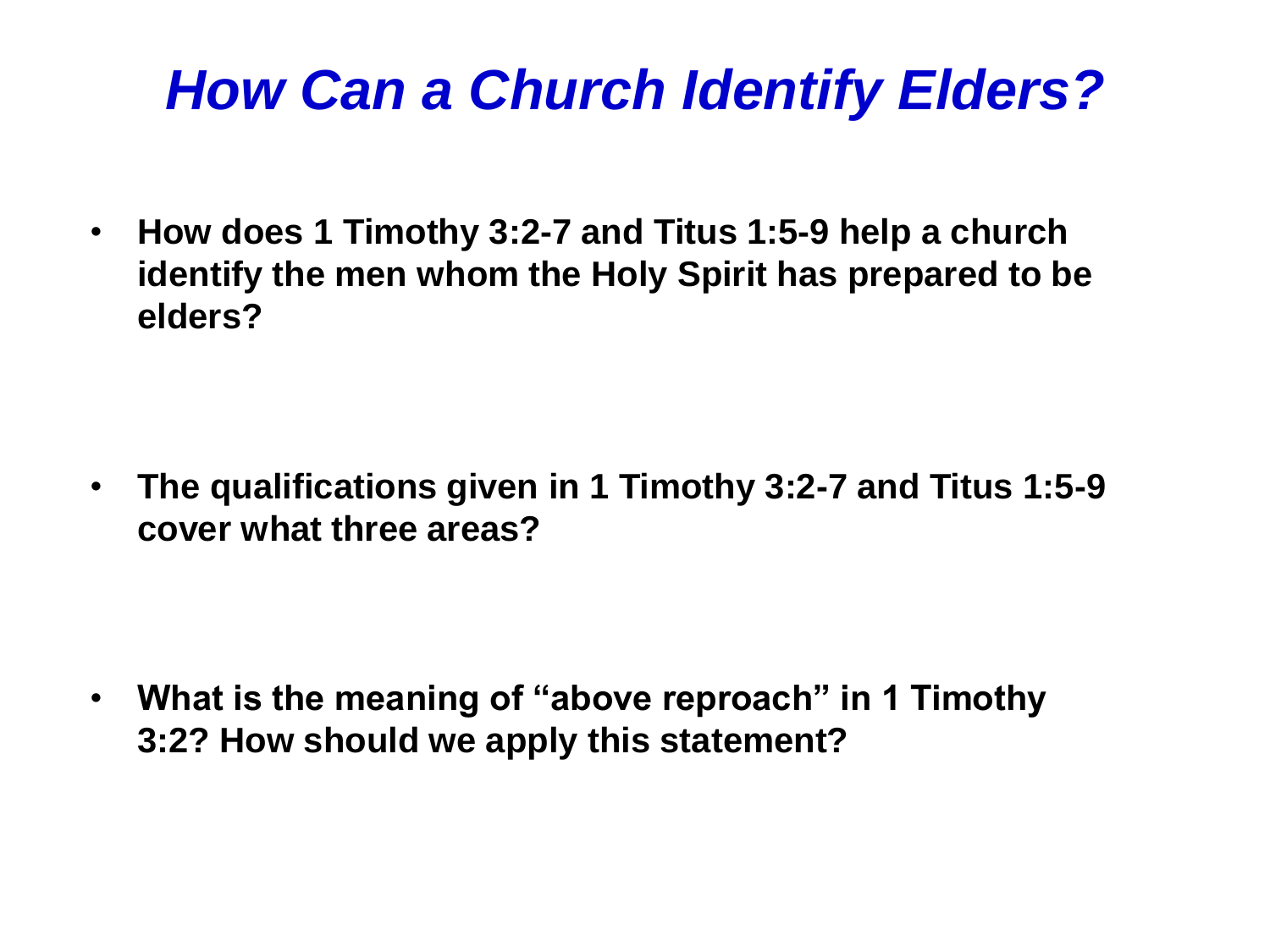- **1. The first qualification related to an elder's personal life is that he must be a "husband of one wife" (1 Timothy 3:2). What is the correct?**
	- **Does this mean he was not a polygamist?**
		- **Polygamy was not practiced in Roman or Jewish societies.**
	- **Does this mean he is not a widower?**
		- **Even widows were described as one-man-women (1 Timothy 5:9).**
		- **1 Corinthians 7:39 permitted marriage after death of a spouse.**
	- **Does this mean he is not single?**
		- **Apostle Paul was single.**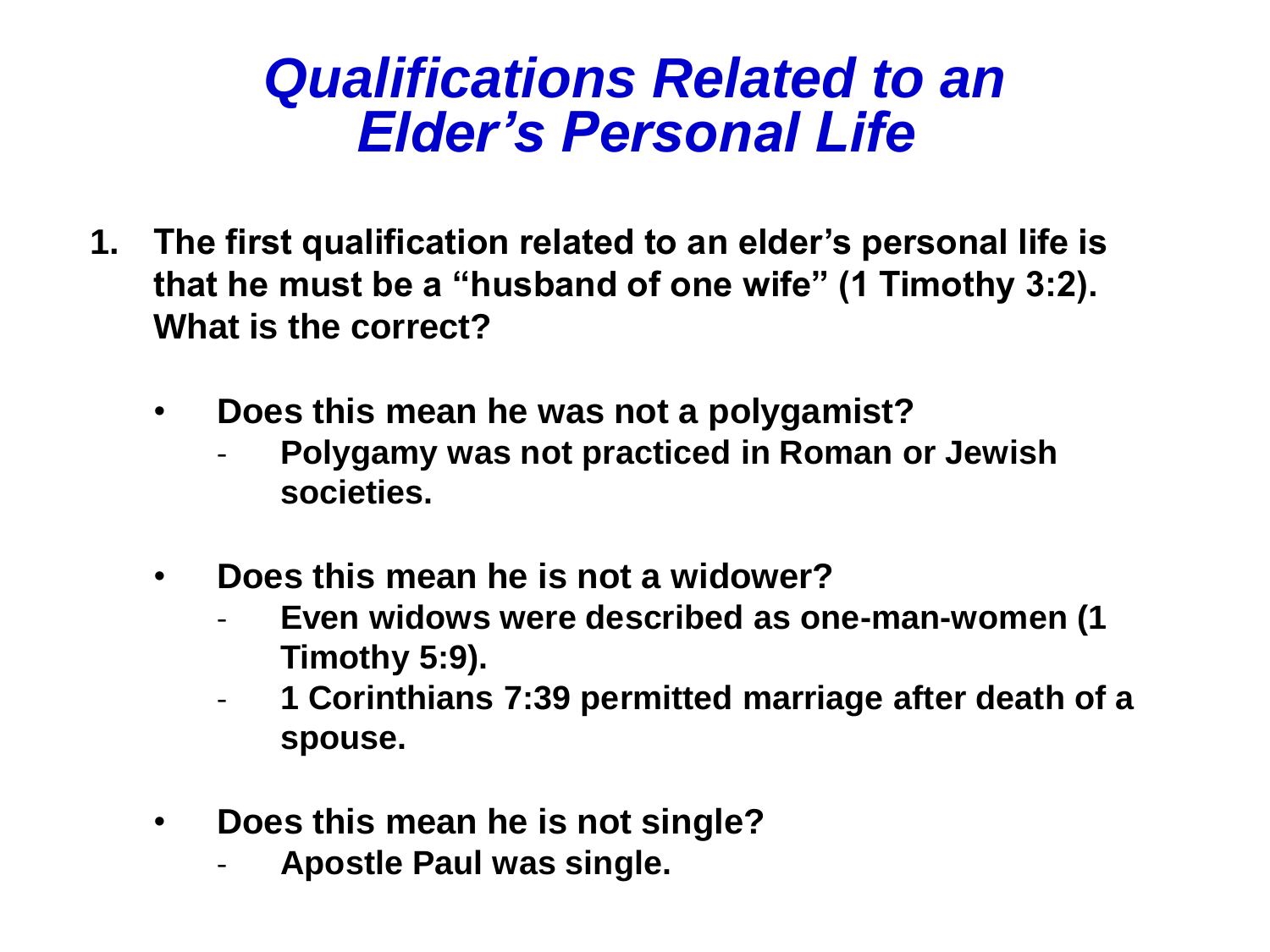- **Does this mean he was never divorced?**
	- **This could allow a man who is an adulterer or given to pornography or bestiality to be an elder.**
	- **No Greek words for divorce were used here.**
	- **God allowed remarriage due to adultery and when an unbelieving spouse divorces.**
- **What does "husband of one wife" mean?**
	- **The literal Greek is a "one-woman-man," which functions as an adjective, which means the man is completely devoted to his wife.**
	- **Appears to prohibit and sexual sins such as polygamy, adultery, pornography, bestiality, and etc.**
	- **Clearly this is about a high standard related to sexual behavior.**
	- **Since there is not way to objetively measure this qualification, divorce is an acceptable standard.**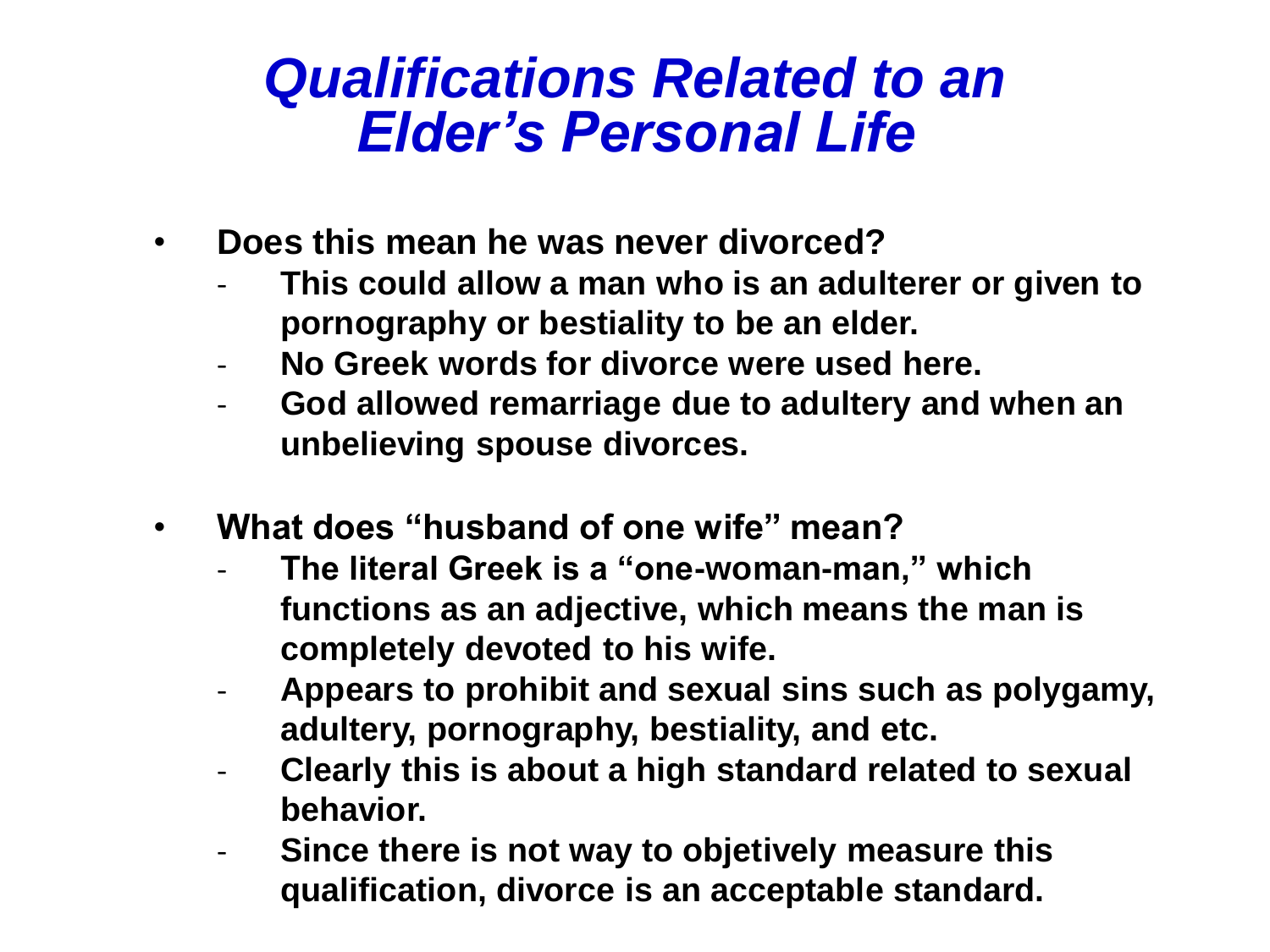**2. The second qualification related to an elder's personal life is that he is "temperate" (1 Timothy 3:2). Explain the meaning.**

**3. The third qualification related to an elder's personal life is that he is "prudent" (1 Timothy 3:2). What does this mean?**

**4. The fourth qualification related to an elder's personal life is that he is "respectable" (1 Timothy 3:2). What does this mean?**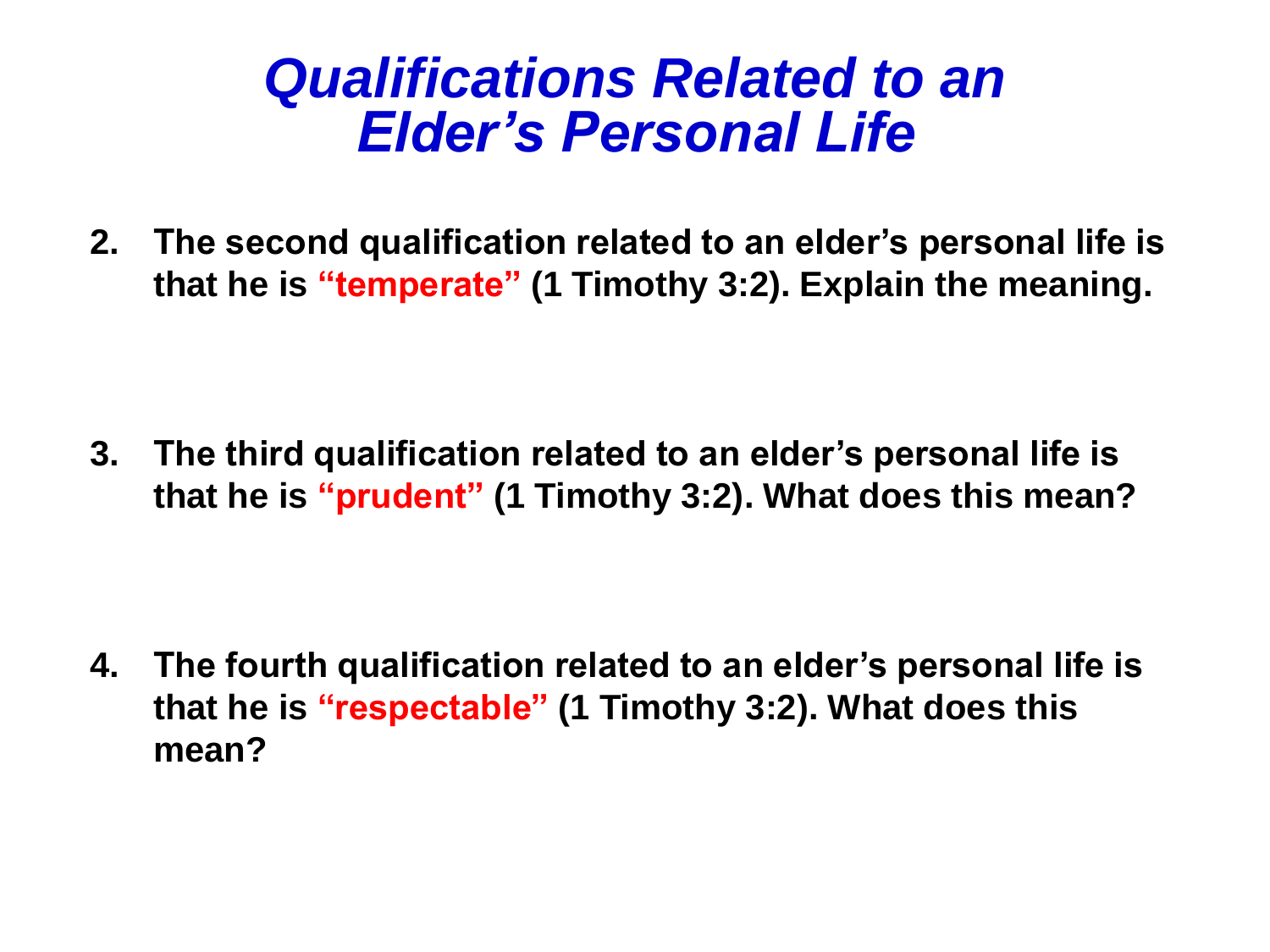**5. The fifth qualification related to an elder's personal life is that he is "hospitable" (1 Timothy 3:2). Explain the meaning.**

**6. The sixth qualification related to an elder's personal life is that he is "not addicted to wine" (1 Timothy 3:3). What does this mean?**

**7. The seventh qualification related to an elder's personal life is that he is "free from the love of money" (1 Timothy 3:3). What does this mean?**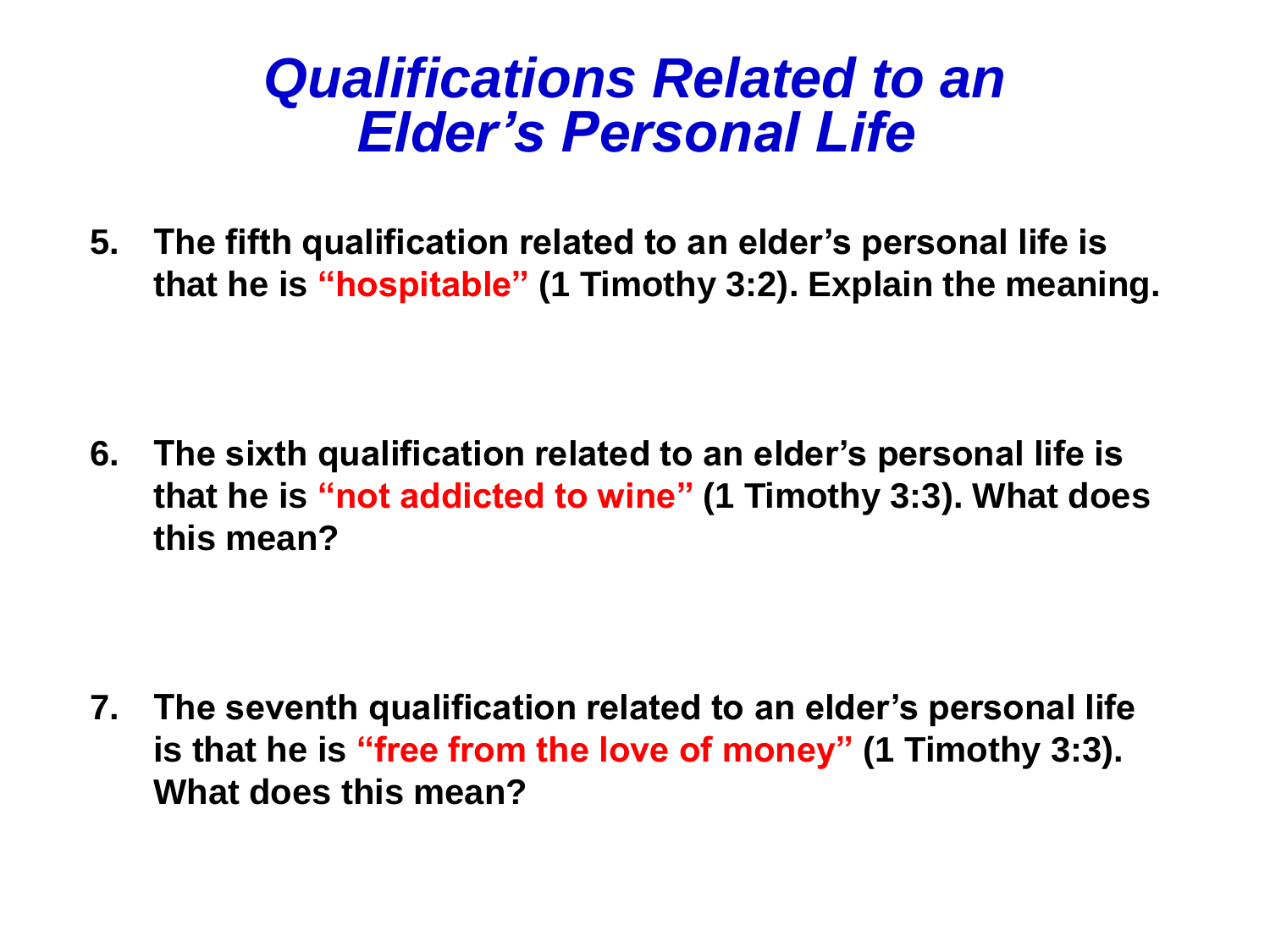**8. The fifth qualification related to an elder's personal life is that he is "not a new convert" (1 Timothy 3:6). Explain the meaning.**

**9. The sixth qualification related to an elder's personal life is that he has a "good reputation with those outside the church" (1 Timothy 3:7). What does this mean?**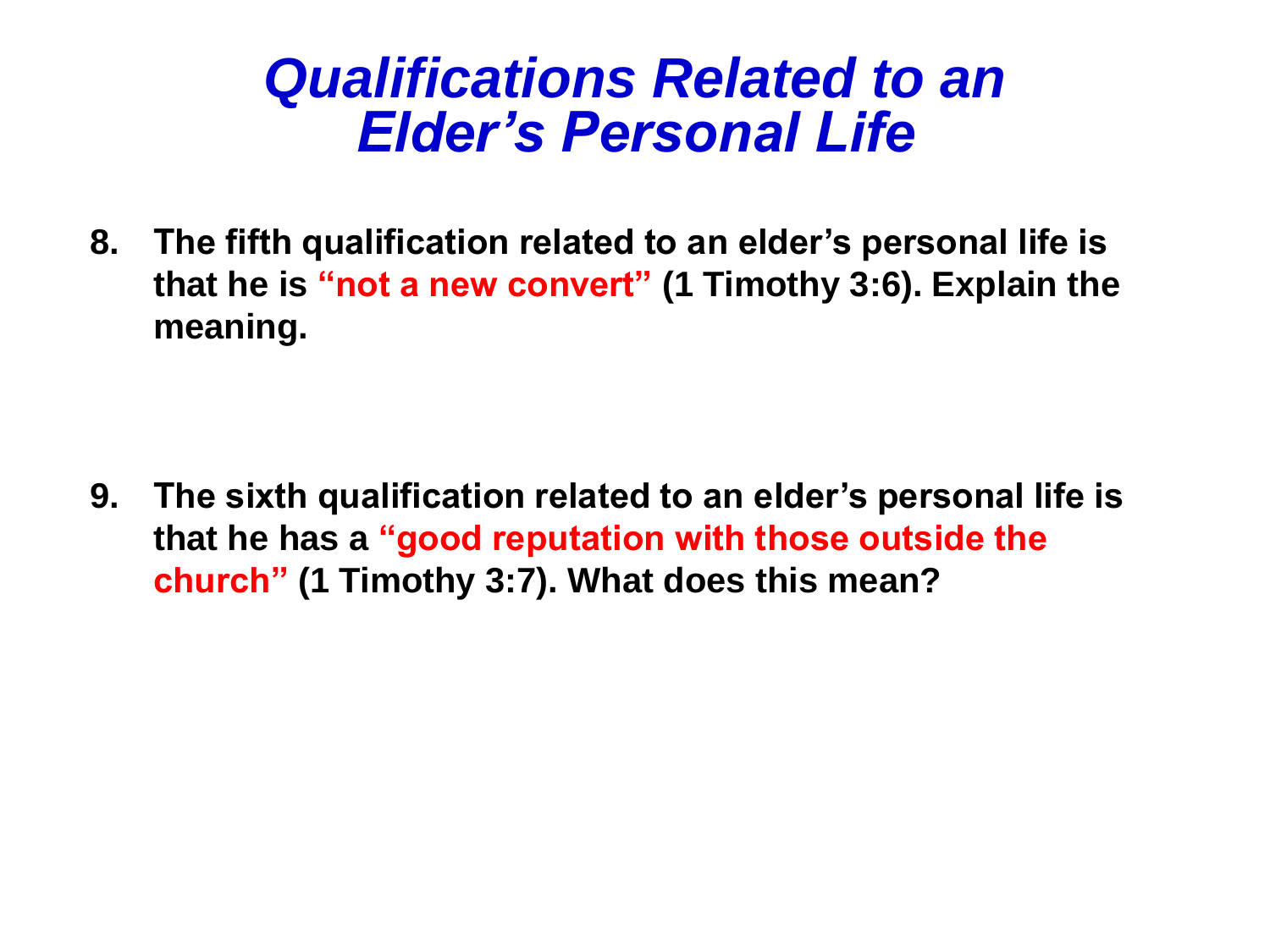### *Qualifications Related to an Elder's Oversight Responsibilities*

**1. The first qualification related to an elder's oversight responsibilities is that he "manages his household well" (1 Timothy 3:4-5; Titus 1:6). Explain the meaning.**

**2. The second qualification related to an elder's oversight responsibilities is that his "children are under control" (1 Timothy 3:5). What does this mean?**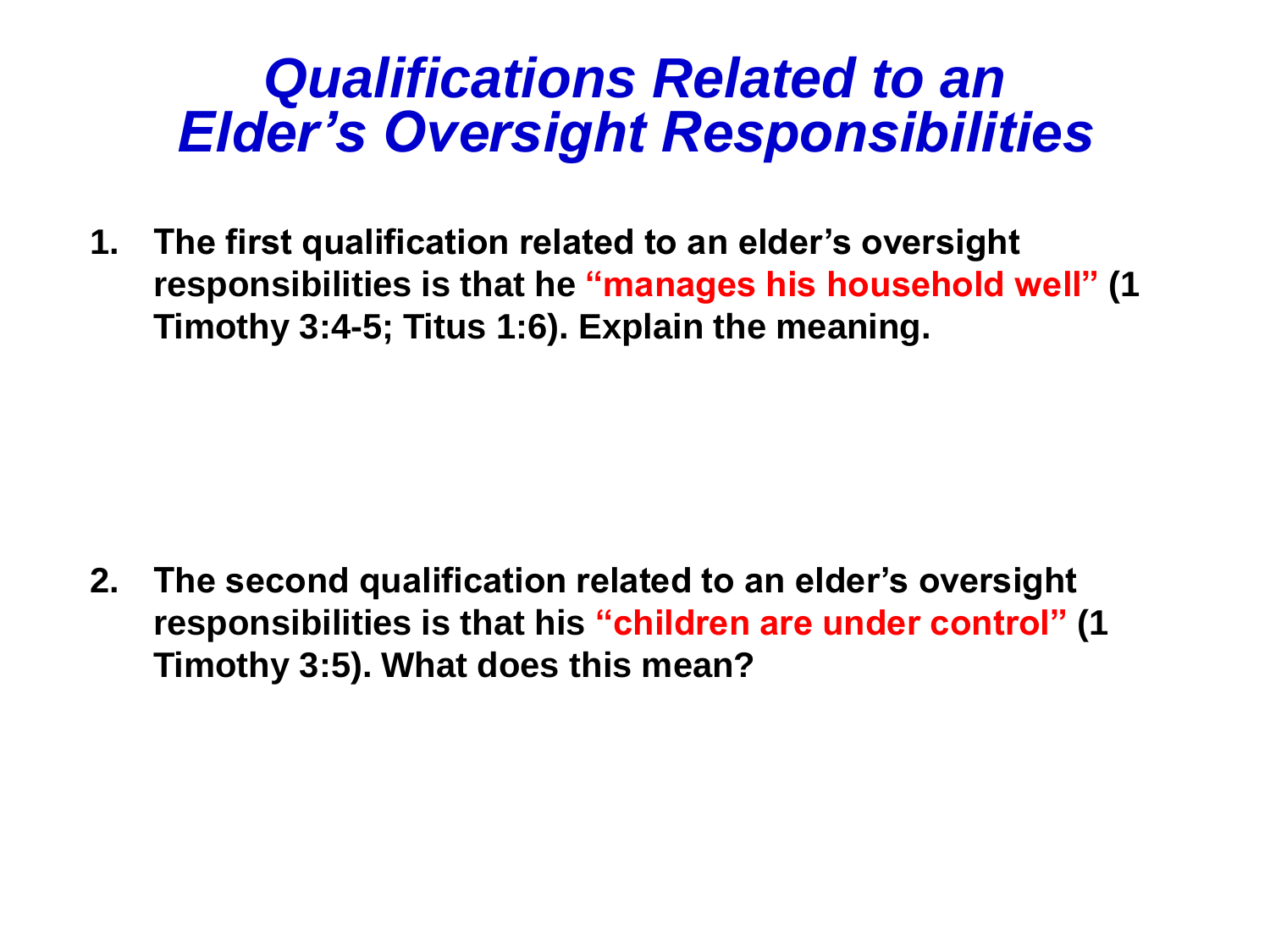### *Qualifications Related to an Elder's Shepherding Responsibilities*

**1. The primary qualification related to an elder's shepherding responsibilities is that he is "able to teach" (1 Timothy 3:2). Explain the meaning.**

- **How does this qualification and the requirement to manage his housedold well help us undersand 1 Timothy 5:17?**

- **Why is this requirement essential for decision making?**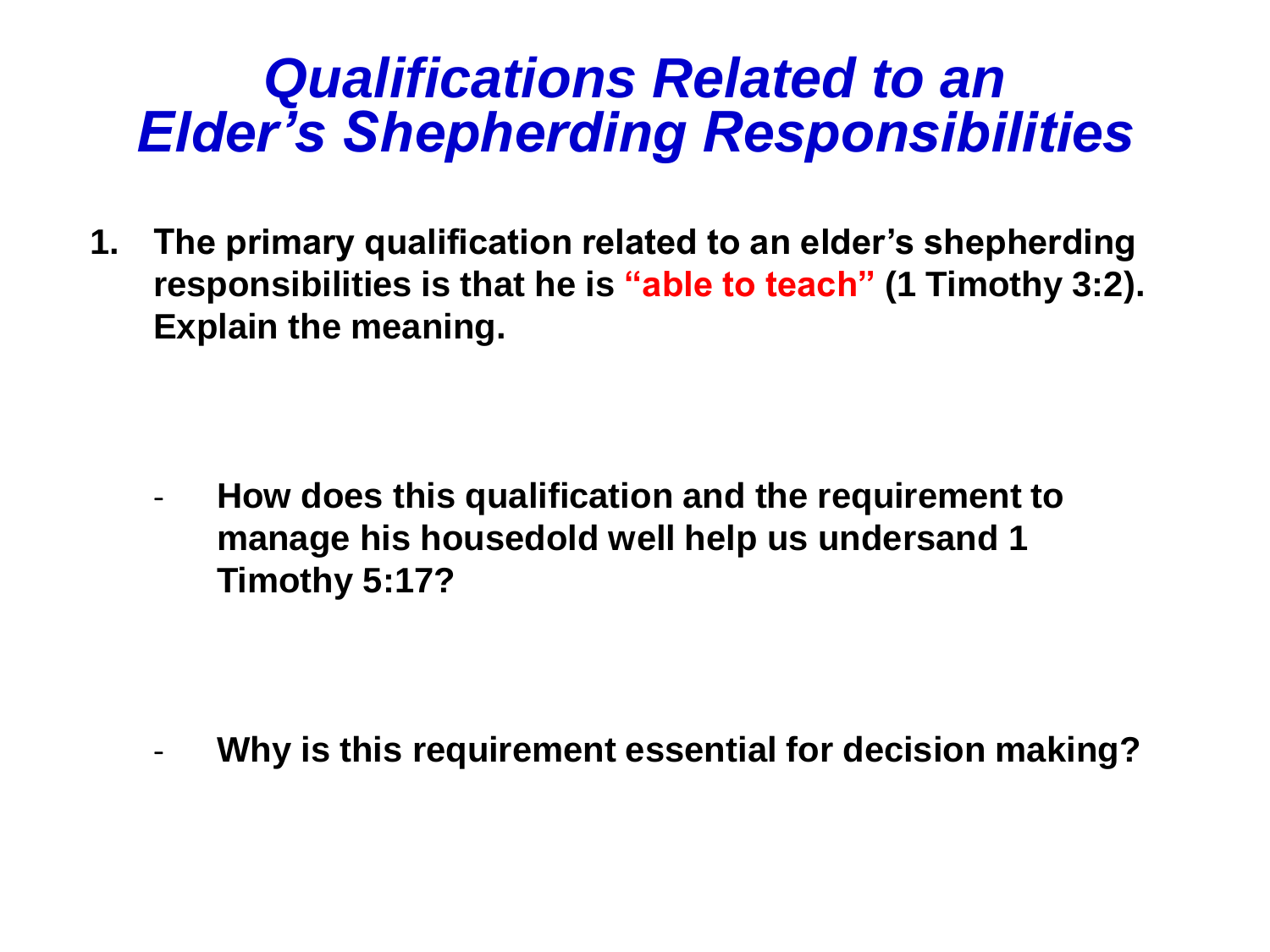## "**Able To Teach**" **– Meaning of the Greek**

#### **Apt to Teach - διδακτιχοσ:**

"**skillful in teaching**" **<sup>1</sup>- Leading Greek Lexicons , J. Calvin**

"**highly skilled teacher**" **<sup>2</sup>- J. MacArthur**

"**one qualified to teach**" **<sup>3</sup>- A. T. Robertson**

"**not merely given to teaching, but . . . skilled in it**" **<sup>4</sup>- K. Wuest**

#### "**'Apt to teach' includes both the willingness and the skill and ability to teach. <sup>5</sup>- D. Heibert**

1 Arndt, W. F. A Greek-English Lexicon, University of Chicago Press., 1973. p. 190. Brown, Colin. Dictionary of New Testament Theology, Regency, Grand Rapids, MI., 1971, Vol. 3 p. 759. Calvin, John. 1 Timothy, Calvin's Commentaries, Baker Book House, 1996, Vol. 22, p. 79. Thayer, J. H. The New Thayer's Greek-English Lexicon, Christian Copyrights, Inc., 1981, p. 144. 2 MacArthur, John, The MacArthur New Testament Commentary 1 Timothy, Moody, Chicago, 1995, p. 108 . 3 Balz, Horst, Exegetical Dictionary of the New Testament, Eerdmans, Grand Rapids, MI., 1991, Vol 1., p. 316. Robertson, A. T., Word Pictures in the New Testament, Baker Books, Grand Rapids, MI., 1931, Vol. 4, pp. 572. 4 Wuest, K. S., Word Studies in the Greek New Testament, Eerdmans, Grand Rapids, MI, 1995, p. 55. 5 Hiebert, D. Edmond, First Timothy, Moody Press, Chicago, IL, 1957. p. 66.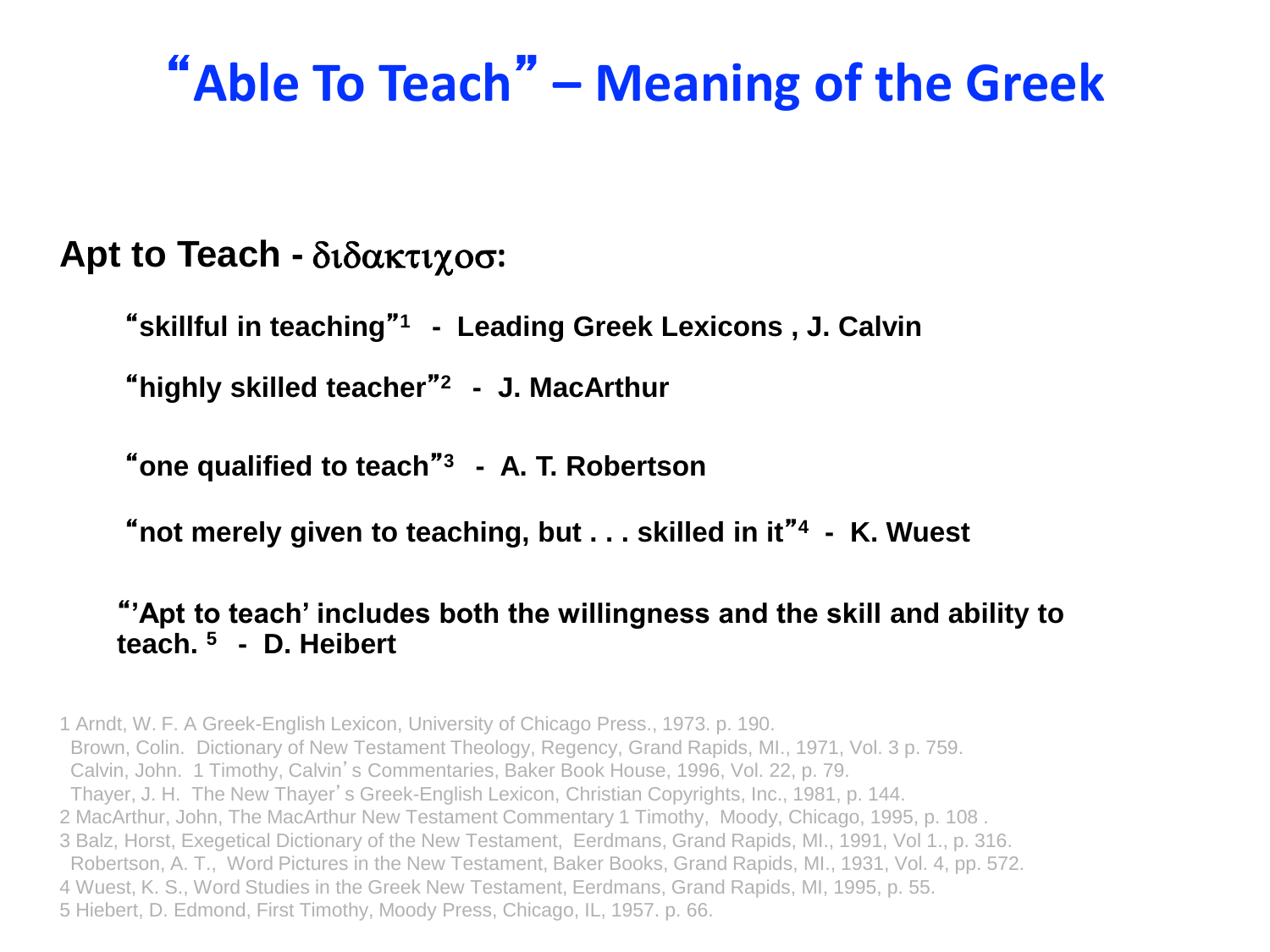### *Qualifications Related to an Elder's Relationship With the Team*

**1. The first qualification related to an elder's relationship with the team is that he is "not pugnacious" (1 Timothy 3:3; Titus 1:7). Explain the meaning.**

**2. The second qualification related to an elder's relationship with the team is that he is "gentle" (1 Timothy 3:3). What does this mean?**

**3. The third qualification related to an elder's relationship with the team is that he is "peaceable" (1 Timothy 3:3). What does this mean?**